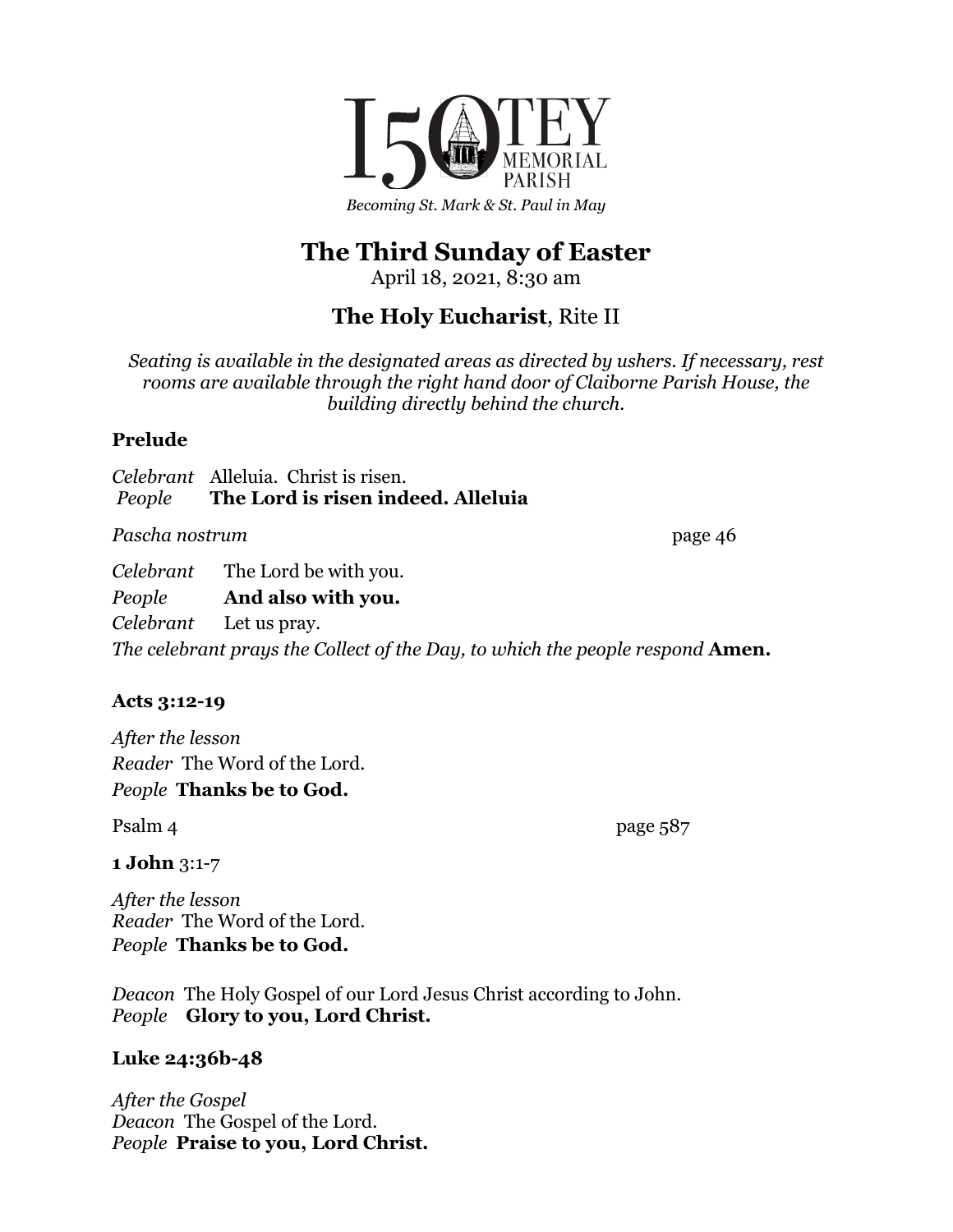**Sermon** Betty Carpenter **The Nicene Creed** Prayer Book, page 358 **Prayers of the People**, Form IV Prayer Book, page 388 **Confession of Sin** page 360 **The Peace** page 360 *In greeting each other in the name of the Lord, keep at least 6 feet distant.* **Announcements Offertory The Great Thanksgiving** (Eucharistic Prayer D) page 372 *Celebrant* As our Savior Christ has taught us, we now pray. *All* **Our Father in heaven, hallowed be your Name, your kingdom come, your will be done, on earth as in heaven. Give us today our daily bread.**

**Forgive us our sins as we forgive those who sin against us. Save us from the time of trial, and deliver us from evil. For the kingdom, the power, and the glory are yours, now and for ever. Amen.**

*The Celebrant breaks the consecrated Bread. A period of silence is kept. Celebrant* Alleluia. Christ our Passover is sacrificed for us *People* **Therefore let us keep the feast. Alleluia.**

*When Bread and Wine are ready for distribution, the Celebrant says* The gifts of God for the people of God.

#### **Communion of the People**

*All baptized Christians are welcome to receive Communion. Be sure to maintain 6 feet of distance from anyone outside your household at all times. Keep your mask on, extend your arms fully, and cup your hands to receive the wafer bread without touching. Gluten-free wafers are available; simply ask the priest. As you pass the table of chalices, you are invited to pick up one per household. After returning to your*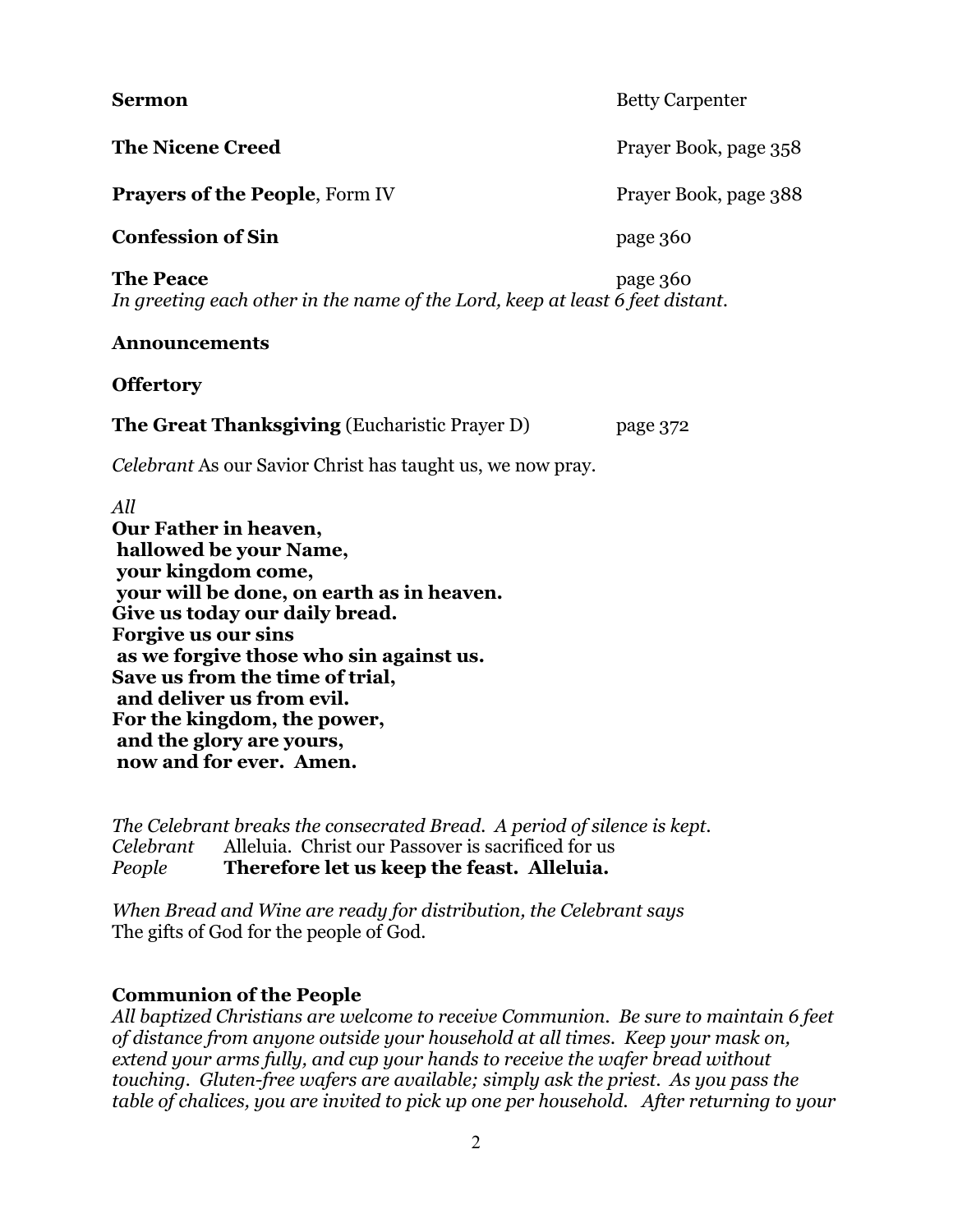*seat, shift your mask, consume the Sacrament, and re-mask right after. Please return the chalice to one of the tables provided following the service.*

**Sending forth of Eucharistic Visitors** *(if needed)*

(in unison) **In the name of Otey Parish, we send you forth bearing these holy gifts, that those to whom you go may share with us in the communion of Christ's body and blood. We who are many are one body, because we all share one bread, one cup.**

#### **Postcommunion Prayer** page 366

*The Celebrant blesses the People, who respond* **Amen.**

*A Deacon dismisses the People, who respond* **Thanks be to God. Alleluia. Alleluia.**

## **Postlude**

Readers - Dorothy Gates, Annette Smith Intercessor – Video – Ushers – Marilyn & Tom Phelps Flowers - Claudia Porter Altar Guild - George Dick

**Anglican Cycle of Prayer:** The Church of Ireland **Diocesan Cycle of Prayer**: St. Paul's, Franklin

**Prayer Requests:** Abu-Ali Abdur'Rahman, Corky Carlisle, Carolyn Davis, Pixie Dozier, Barb Ford, Catherine Garcia, Anne Griffin, David Kearley, Sandy King, George Ramseur, Jennifer Sturgis Roberts, Jan Stevens, and those others we name.

**The Departed:** Don Baxter

**Birthdays**: Carolyn O'Connor, Pamela Macfie, Gary Sturgis, Jeff Frazier, Andrew Hudgins, Amy Patterson

**The 8:30am service will be offered online** and afterward on our Facebook page and at 11:00am and afterward on our YouTube channel. People who have been through the entire vaccination course plus 2 weeks may attend at 8:30 in person in the church.

**The 11 am service** will take place outside (weather permitting) for everyone who does not have symptoms of COVID. In case of rain, the 11 am service will be in St. Mark's Hall.

**Home Communion** is available from the clergy and lay Eucharistic Visitors with the goal that any parishioner not comfortable attending church in person will be able to receive safely once per month. If you would like Communion brought to you, please contact Deacon Betty Carpenter at deacon@oteyparish.org.